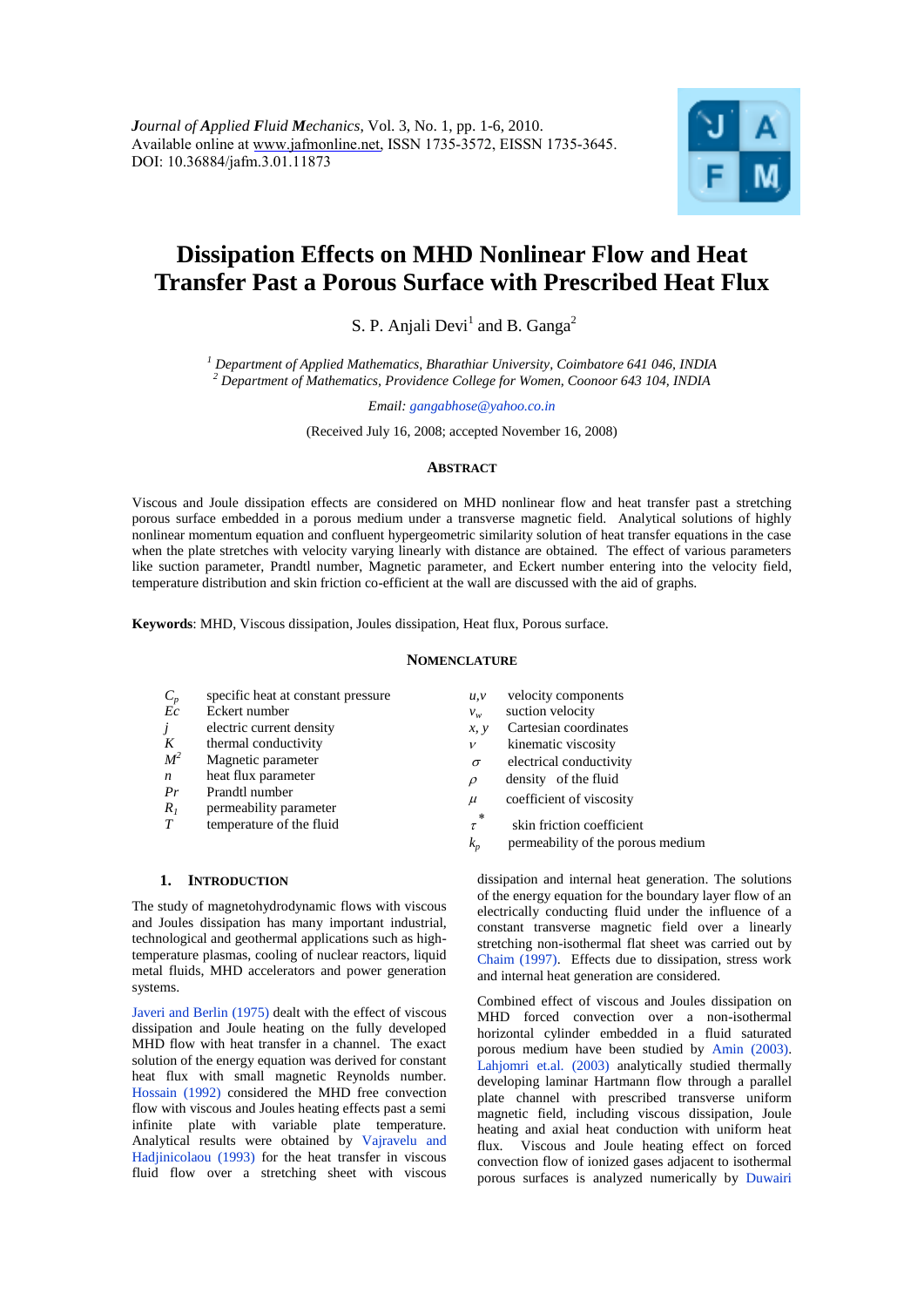(2005). He found that heat transfer rate is decreased due to viscous dissipation effect in both the cases of suction or injection in the fluid. Abo-Eldahab and Aziz (2005) analyzed the effects of viscous and Joules heating on MHD free convection flow past a semi-infinite vertical flat plate in the presence of the combined Hall and ionslip currents for the case of power-law variation of the wall temperature. In (2005), Tak and Arty Lodha analysed the flow and heat transfer due to a stretching porous surface in the presence of transverse magnetic field including heat due to viscous dissipation.

Very recently authors  $(2007 \& 2008)$  made an attempt to analyze the nonlinear Hydromagnetic flow with heat and mass transfer of a fluid through a porous medium over a stretching porous surface with constant heat and mass flux. In order to analyse the effects of viscous and Joules dissipation on nonlinear MHD flow with heat transfer over a stretching porous surface embedded in a porous medium, the present investigation is made.

## **2. MATHEMATICAL ANALYSIS**

Consider the steady two-dimensional hydromagnetic laminar boundary layer flow of an incompressible, viscous and electrically conducting fluid past a stretching porous surface embedded in a porous medium with viscous and Joule dissipation. Let the *x* and *y* axes be taken parallel and normal to the wall in the direction of motion of the flow and *u* and v are velocity components in the  $x$  and  $y$  directions respectively. A non-uniform magnetic field  $B(x)$  is applied in the transverse direction such that  $\vec{B}(x) = B(x) \hat{j}$ . Neglecting the induced magnetic field (which is allowed at small magnetic Reynolds numbers) the problem is now governed by the following boundary layer equations

$$
\frac{\partial u}{\partial x} + \frac{\partial v}{\partial y} = 0 \tag{1}
$$

$$
u\frac{\partial u}{\partial x} + v\frac{\partial u}{\partial y} = v\frac{\partial^2 u}{\partial y^2} - \frac{\sigma}{\rho}B^2(x)u - \frac{v}{k_p}u
$$
 (2)

$$
\rho C_p \left( u \frac{\partial T}{\partial x} + v \frac{\partial T}{\partial y} \right) = K \frac{\partial^2 T}{\partial y^2} + \mu \left( \frac{\partial u}{\partial y} \right)^2 + \frac{j^2}{\sigma} \tag{3}
$$

The corresponding boundary conditions are

$$
y = 0, \ u = U(x), \ v = -v_W(x),
$$
  

$$
-K \frac{\partial T}{\partial y} = q_W = E_0 x^n
$$
  

$$
y \to \infty, u \to 0, T = T_\infty
$$
 (4)

where  $q_w$  is the rate of heat transfer,  $E_0$  is the positive constant, *n* is the heat flux parameter,  $v_w$  is the suction velocity and  $T_{\infty}$  is the temperature far away from the surface. Following Chaim (1995) and Afzal (1993), it is assumed that

$$
U = ax^m, \quad B(x) = B_0 x^{(m-1)/2}
$$
 (5)

where *a* and  $B_0$  are dimensional constants, *m* is a power-law exponent  $(m \ne -1)$ .

Equations (1) to (3) subjected to boundary condition  $(4)$ admit self-similar solution in terms of the similarity function  $F(\eta)$  and the similarity variables are defined by

$$
\psi(x, y) = \left[\frac{2 v U(x)}{1+m}\right]^{1/2} F(\eta)
$$
  
\n
$$
\eta(x, y) = \left[\frac{(1+m)U(x)}{2 v x}\right]^{1/2} y
$$
  
\n
$$
T - T_{\infty} = \frac{E_0 x^n}{K} \sqrt{\frac{v}{a}} \theta(\eta)
$$
  
\n
$$
v_W(x) = \lambda \sqrt{\frac{v a (m+1)}{2}} x^{(m-1)/2}
$$
  
\n
$$
n = 2m
$$
 (6)

where,  $\lambda > 0$  for suction at the stretching plate and  $\Psi$ is the stream function such that

$$
u = \frac{\partial \psi}{\partial y} = ax^m F'(\eta), \quad v = -\frac{\partial \psi}{\partial x}
$$
 (7)

Clearly *u* and *v* in equation (7) satisfy the equation of continuity (1). Employing the transformations (6) utilizing (5) the nonlinear partial differential equations (2) to (3) with boundary conditions (4) are reduced to the following nonlinear ordinary differential equations

$$
F''' + FF'' - F'^{2} - \left(\frac{1}{R_{1}} + M^{2}\right)F' = 0
$$
\n(8)

$$
\theta'' + \Pr{F\theta' - 2\Pr{F'\theta} = -E\Pr\left[F''^2 + M^2(F')^2\right]} \tag{9}
$$

with boundary conditions

$$
F(0) = \lambda, \quad F'(0) = 1, \quad F'(\infty) = 0,
$$
  
\n
$$
\theta(\infty) = 0, \quad \theta'(0) = -1,
$$
 (10)

where 
$$
R_1 = \frac{k_p a}{v}
$$
 is the permeability parameter,  
\n
$$
M^2 = \frac{2 \sigma B_0^2}{\rho a (1 + m)}
$$
 is the Magnetic parameter,  
\n
$$
Pr = \frac{\mu C_p}{K}
$$
 is the Prandtl number and  
\n
$$
Ec = \frac{a^2}{C_p \left(\frac{E_0}{K}\sqrt{\frac{\gamma}{a}}\right)}
$$
 is the Eckert number.

It may be noted that, when  $m = 1$ , the velocity of the stretching plate is *a x*, i.e. the plate stretches with a velocity varying linearly with distance.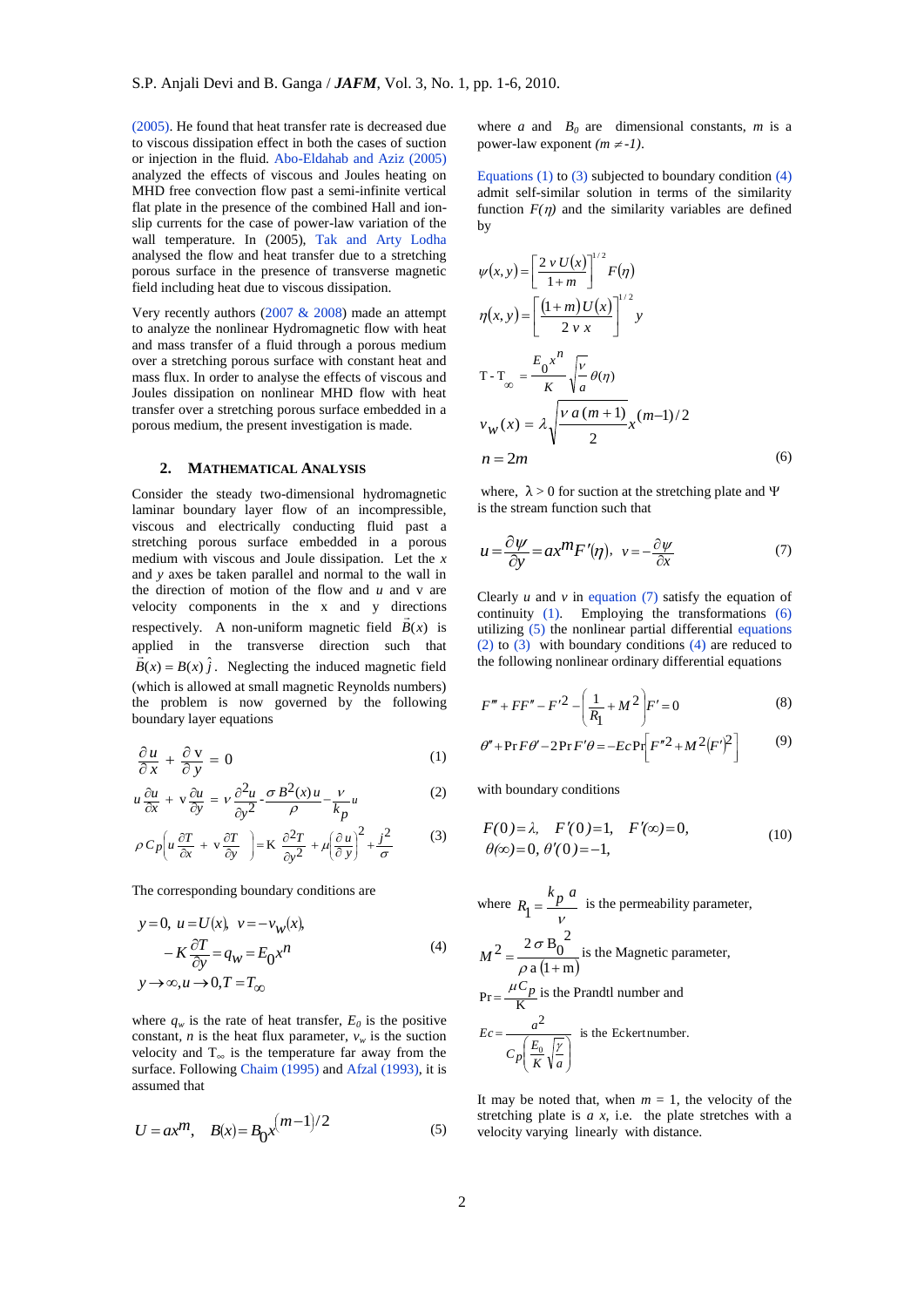Equation  $(8)$  with boundary conditions  $(10)$ , is independent of (9) and admit a solution of the form

$$
F(\eta) = A + Be^{-\alpha \eta}
$$

Where

$$
A = \frac{\alpha^2 - \left(M^2 + R_1^{-1}\right)}{\alpha}, \qquad B = \frac{-1}{\alpha}
$$

where  $\alpha > 0$ .

Hence the exact solution is

$$
F(\eta) = \frac{1}{\alpha} \left[ \alpha^2 - \left( R_1^{-1} + M^2 \right) - e^{-\alpha \eta} \right]
$$
 (11)

To obtain the solution of equation (9), a new independent variable  $\xi$  is introduced

$$
\xi = \frac{-\Pr}{\alpha^2} e^{-\alpha \eta} \tag{12}
$$

Using  $(11)$  and  $(12)$ ,  $(9)$  yields

$$
\xi \frac{d^2 \theta}{d\xi^2} + [(1 - K_1) - \xi] \frac{d\theta}{d\xi} + 2\theta = -\frac{\operatorname{Ec}\alpha^2 \left(\alpha^2 + M^2\right)}{Pr} \xi \tag{13}
$$

where

$$
K_1 = \Pr\left(1 - \frac{R_1^{-1} + M^2}{\alpha^2}\right)
$$

with corresponding boundary conditions

$$
\theta(\xi = 0) = 0, \quad \theta'(\xi = \frac{-\text{Pr}}{\alpha^2}) = -\frac{\alpha}{\text{Pr}}
$$
 (14)

Equation (13) is confluent hypergeometric equation (Abramowitz and Stegun, 1965) with nonhomogeneous part, the solution of which may be expressed as follows

$$
\theta=C_{1}F_{1}[-2;1-K_{1};\xi]+D\xi^{K_{1}}{}_{1}F_{1}[K_{1}-2;1+K_{1};\xi]-\frac{Ec\,\alpha^{2}(\alpha^{2}+M^{2})}{2\text{Pr}(2-K_{1})}\xi^{2}
$$

where C and D are constants which can be obtained by using the boundary condition (14). Substituting the values of C and D, the equation is reduced as

$$
\begin{split} \theta(\xi) =& -\frac{Ec\,\alpha^2(\alpha^2+M^2)}{2\,\text{Pr}(2-K_1)}\xi^2 -\\ &\qquad \xi^{K_1}\, {}_1F_1\left[K_1-2;1+K_1;\xi\right]\!\!\left(\frac{\alpha}{\text{Pr}}\!+\!\frac{Ec\!\left(\alpha^2+M^2\right)}{2-K_1}\right)\\ &\overline{\left(\frac{-\text{Pr}}{\alpha^2}\right)^{K_1-1}}\!\!\left[K_1\, {}_1F_1\!\!\left[K_1-2;1+K_1;\!\!-\!\frac{\text{Pr}}{\alpha^2}\right]\!\!-\!\frac{\text{Pr}}{\alpha^2}\!\left(\frac{K_1-2}{1+K_1}\right)\!\!,\!F_1\!\!\left[K_1-1;2+K_1;\!\!-\!\frac{\text{Pr}}{\alpha^2}\right]\!\!\right] \end{split}
$$

The function  $\theta$  interms of variable  $\eta$  can now be expressed as

$$
\begin{split} \theta(\eta) &= -\frac{Ec(\alpha^2 + M^2)}{2\alpha^2(2 - K_1)} \text{Pr} e^{-2\alpha\eta} - \\ & \left( \frac{-\text{Pr}}{\alpha^2} \right) e^{-\alpha K_1 \eta} \ _{1}F_1 \left[ K_1 - 2; 1 + K_1; \frac{-\text{Pr}}{\alpha^2} e^{-\alpha\eta} \right] \left( \frac{\alpha}{\text{Pr}} + \frac{Ec(\alpha^2 + M^2)}{2 - K_1} \right) \\ & \left[ K_1 \ _{1}F_1 \left( K_1 - 2; 1 + K_1; -\frac{\text{Pr}}{\alpha^2} \right) - \frac{\text{Pr}}{\alpha^2} \left( \frac{K_1 - 2}{1 + K_1} \right) {}_{1}F_1 \left[ K_1 - 1; 2 + K_1; \frac{-\text{Pr}}{\alpha^2} \right] \right] \end{split}
$$

### **2.1 Skin friction coefficient**

The non-dimensional form of skin-friction (or) skin friction coefficient at the wall can be calculated as

$$
\tau^* = \frac{\mu \left(\frac{\partial u}{\partial y}\right)_y = 0}{\mu a x \left(\frac{a}{\nu}\right)^{1/2}} = F''(0) = -\alpha
$$

## **3. DISCUSSION OF THE RESULTS**

A boundary layer problem for momentum, heat transfer over a stretching porous surface with prescribed heat flux in the presence of a transverse variable magnetic field is examined in this work. Porous medium, viscous and Joule's dissipation are taken into consideration in this study. The MHD boundary layer equations of momentum and heat transfer are solved analytically and different analytical expressions are obtained for nondimensional velocity and temperature profiles for prescribed heat flux case. Computation results are carried out for different values of suction parameter  $\lambda$ , Magnetic parameter  $M^2$ , Prandtl number *Pr*, Eckert number *Ec* and permeability parameter  $R_1$ .

Figure 1 shows the effect of magnetic parameter  $M^2$  on non-dimensional transverse velocity profile. It is found that the effect of magnetic parameter is to reduce the transverse velocity and also noted that, as we move away from the wall the effect of magnetic field is found to be uniform. Figure 2 is depicted for velocity profile for different values of  $\lambda$ . From this figure, it is apparent that the effect of porosity is to enhance the transverse velocity.

Figure 3 shows the dimensionless longitudinal velocity for different values of  $M^2$ . It is found that the effect of magnetic parameter is to decelerate the longitudinal velocity. This is due to the increase of  $M^2$ , signifies the increase of Lorentz force that opposes the horizontal flow in the reverse direction. The effect of porosity over dimensionless longitudinal velocity is disclosed and is shown in Fig. 4. Further, it is noted that a decrease in longitudinal velocity accompanies a rise in  $\lambda$ , with all profiles tending asymptotically to the horizontal axis. In all cases, the non-dimensional velocity is observed maximum at the wall. It is also noted that the boundary layer thickness is reduced due to the effect of porosity.

Figure 5 is plotted for temperature distribution for different values of  $M^2$  when  $Pr = 0.71$ ,  $\lambda = 3$ ,  $Ec = 0.2$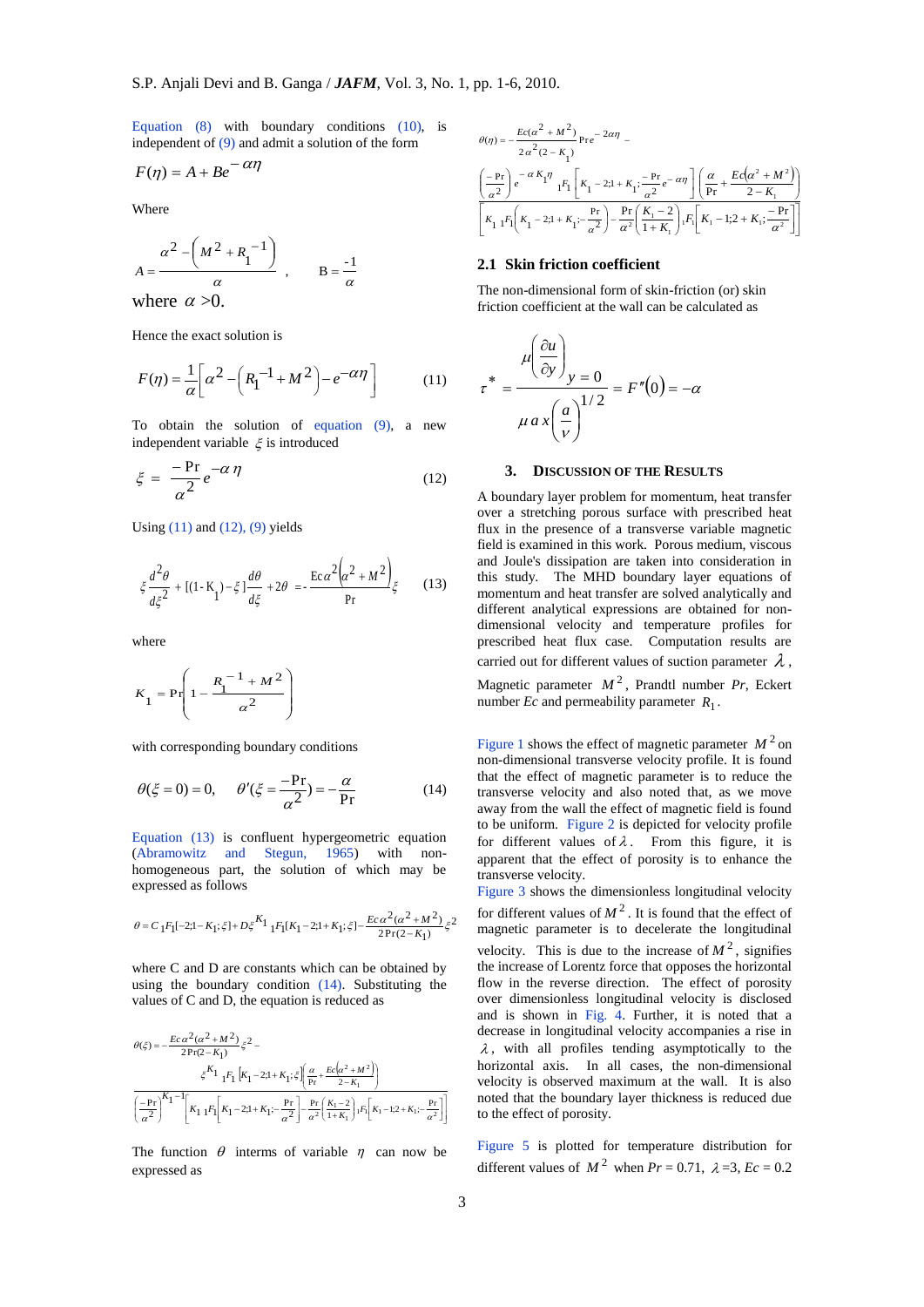and  $R_1 = 100$ . It is interesting to note that there is a significant enhancement of temperature on the wall when it is porous. The application of magnetic field introduces additional skin-frictional heating which results in higher temperature on the wall with the increase of thermal boundary layer thickness. The effect of suction parameter  $\lambda$  over the temperature distribution is represented in Fig. 6. It is clear that the temperature is reduced due to the increase in suction parameter.

Figure 7 shows the temperature profile for different values of *Pr.* It reveals that the temperature decreases with increase in *Pr* which implies that thermal boundary layer thickness decreases. Figure 8 demonstrates the temperature distribution for different values of Eckert number *Ec*. It is observed that increasing values of *Ec* is to increase the temperature distribution in flow region. This is due to the heat energy stored in the liquid because of the frictional heating.

Figure 9 illustrates the skin friction against permeability parameter for various values of magnetic parameter. The effect of magnetic parameter is to decrease the skin friction coefficient. Figure 10 represents the skin friction coefficient against permeability parameter for various values of suction parameter. The influence of suction parameter is to suppress the skin friction coefficient.

# **4. CONCLUSION**

MHD flow with heat transfer in a porous medium over a stretching porous surface with viscous and Joule dissipation effects are analyzed. Analytical results of the transformed MHD boundary layer equations have been obtained. The results obtained were validated against those of Anjali Devi and Ganga (2008). In the absence of the dissipation effects and porous medium the results are in very good agreement when *m*=1. The following specific conclusions were obtained:

- Magnetic parameter decreases both dimensionless longitudinal and transverse velocity significantly.
- The effect of suction parameter is to accelerate the dimensionless transverse velocity where as its effect over nondimensional longitudinal velocity is to decelerate it.
- There is a significant increase in temperature when the wall is porous.
- The temperature decreases with increasing suction parameter.
- It is interesting to note that temperature reduces due to increase in Prandtl number.
- Thermomagnetic layer becomes thick due to increase in Eckert number.
- Magnetic parameter and suction parameter decreases the skin friction coefficient at the wall.

## **REFERENCES**

Abo-Eldahab, E.M. and M.A.E. Aziz (2005). Viscous dissipation and Joules heating effects on MHD-free convection from a vertical plate with power-law variation in surface temperature in the presence of Hall and ion-slip currents. *Applied Mathematical Modeling* 29, 579-595.

- Abramowitz, M. and I.A. Stegun (1965). *Handbook of mathematical functions*, National Bureau of Standards, Washington.
- Afzal, N. (1993). Heat transfer from a stretching surface, *Int. J. Heat Mass transfer* 36(4), 1128- 1131.
- Anjali Devi, S.P. and B. Ganga (2008). MHD nonlinear flow and heat transfer over a stretching porous surface of constant heat flux. *Computer Assisted Mechanics and Engineering Sciences* 15, 15-22.
- Chaim, T.C. (1995). Hydromagnetic flow over a surface stretching with a power-law velocity. *Int. J. Eng. Sci.* 33(3), 429-435.
- Chaim, T.C. (1997). Magnetohydrodynamic heat transfer over a non-isothermal stretching sheet. *Acta Mech.* 122, 169-179.
- Duwairi, H.M. (2005). Viscous and Joule heating effects on forced convection flow from radiate isothermal porous surfaces. *Int. J. of Numerical Methods for Heat and Fluid flow* 15(5), 429-440.
- El-Amin, M.F. (2003). Combined effect of viscous dissipation and Joules heating on MHD forced convection over a non-isothermal horizontal cylinder embedded in a fluid saturated porous medium. *Journal of Magnetism and Magnetic Materials* 263, 337-343.
- Ganga, B. and S.P. Anjali Devi (2008). MHD nonlinear flow with heat and mass transfer over a stretching porous surface with prescribed heat, mass flux and viscous dissipation effects. *8 th ISHMT-ASME Heat and Mass Transfer Conference*, Jawaharlal Nehru Technological University, Hyderabad, India, HMT-1.
- Ganga, B., S.P. Anjali Devi and M. Kayalvizhi (2007). Nonlinear hydromagnetic flow and heat transfer due to a stretching porous surface with prescribed heat flux and viscous dissipation effects. *Proceedings of the National Conference on Applications of Partial Differential Equations*, Bharathiar University, India, 107-117.
- Hossain, M.A. (1992). Viscous and Joule heating effects on MHD free convection flow with variable plate temperature. *In. J. Heat Mass Transfer* 35, 3485-3487.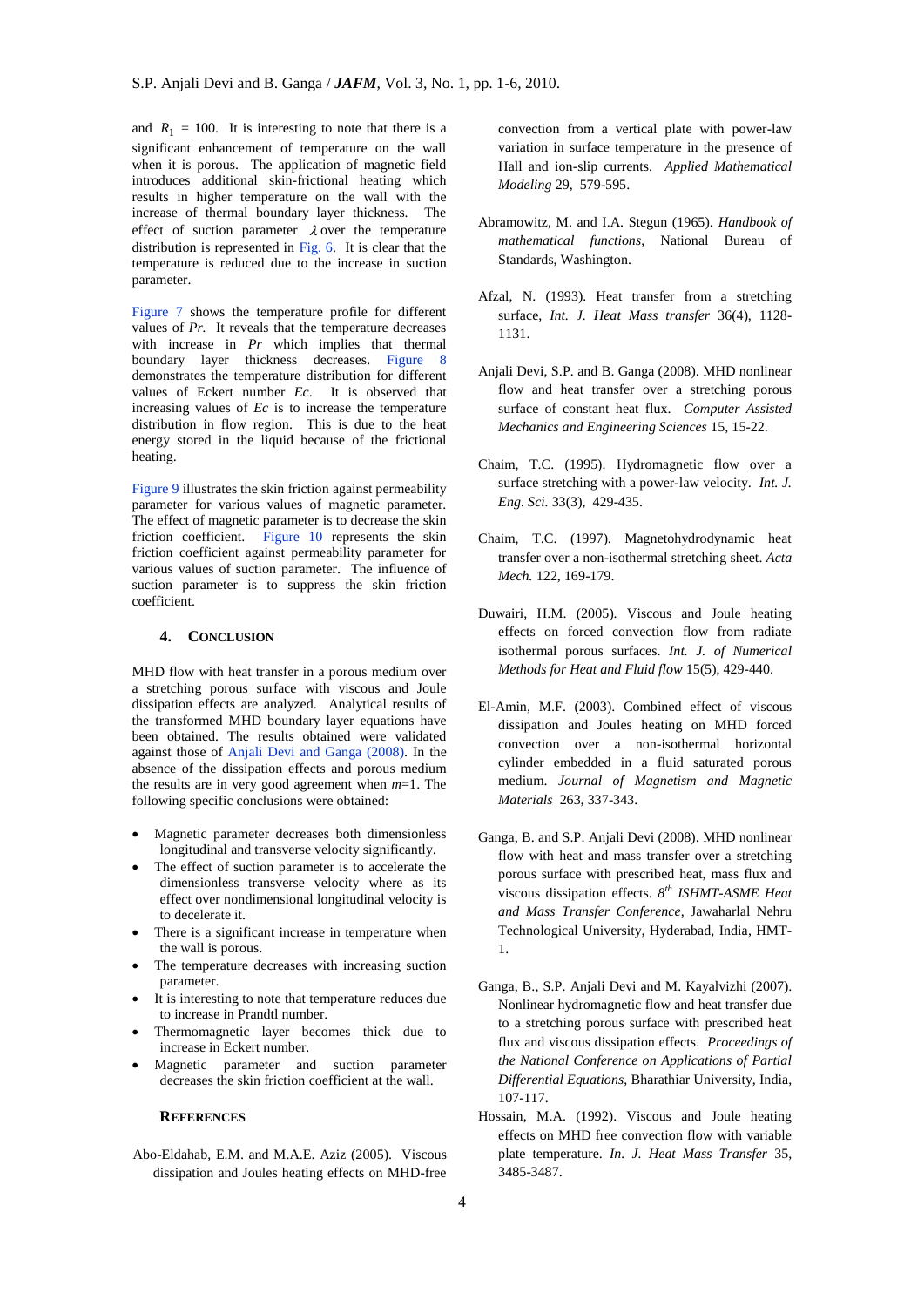- Javeri, V.B. (1975). Combined Influence of Hall Effect, Ion slip, viscous dissipation and Joule Heating on MHD heat transfer in a channel. *Warme -und Stoffubertragung* 8, 193-202.
- Lahjomri, J., K. Zniber, A. Oubarra and A. Alemany (2003). Heat transfer by laminar Hartmann's flow in the thermal entrance region with uniform wall heat flux. *Energy Covers Manage* 44, 11-34.
- $\lambda=3$  $R_1 = 100$  $M^2=0$  $3.3$  $M^2 = 2$  $3.25$  $M^2 = 4$  $M^2 = 6$  $3.2$  $M^2 = 8$  $3.1$  $F(\eta)$  $3.1$  $3.05$ η

**Fig. 1.** Non-dimensional Transverse Velocity profiles for various  $M^2$ 

- Tak, S.S. and L. Arty (2005). Flow and heat transfer due to a stretching porous surface in presence of transverse magnetic field. *Acta Ciencia Indica*, XXXI M(3), 657-663.
- Vajravelu, K. and A. Hadjinicolaou (1993). Heat transfer in a viscous fluid over a stretching sheet with viscous dissipation and internal heat generation. Int*. Comm. Heat Mass Transfer* 20, 417-430.



**Fig. 2.** Effect of λ on dimensionless Transverse Velocity



**Fig. 3.** Dimensionless longitudinal velocity profiles for various  $M^2$ 



**Fig. 4.** Non-dimensional Longitudinal Velocity profiles for different λ

 $\lambda=3$ 

 $R_1 = 100$